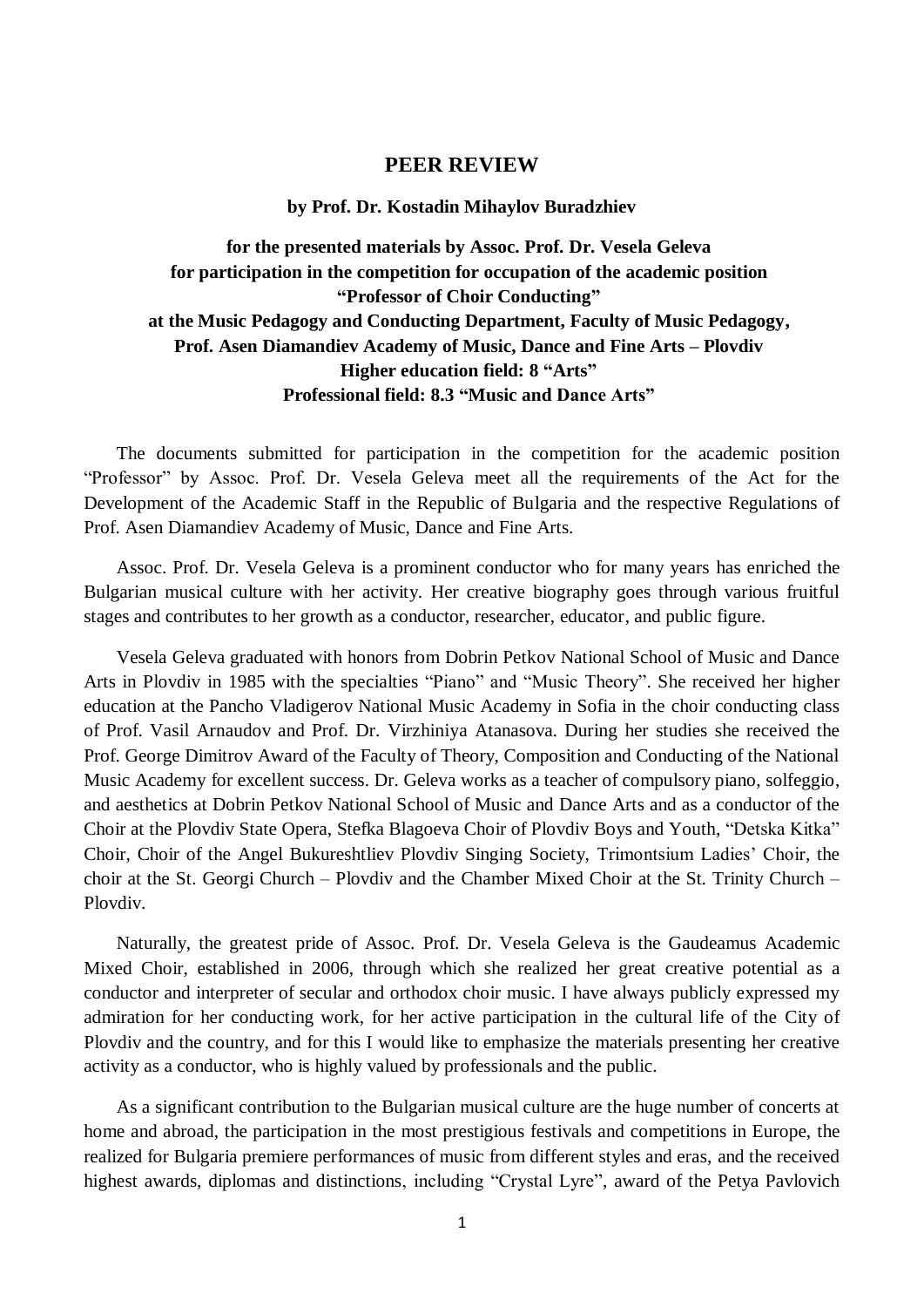Foundation for high achievements in the field of choir performance, the award "Musician of the Year" – category "Ensemble" by Allegro Vivace – BNR. Here, I cannot fail to point out the concert with orthodox music, recorded and broadcast throughout Europe by Euroradio.

Assoc. Prof. Dr. Vesela Geleva is the winner of the award for high choir conducting skills, and has an honorary diploma from the Darby Foundation – Sofia for proven contribution to the musical and choir education of adolescents and young people. She is also the winner of the academic award "Meden Chan" for high artistic and creative achievements, the award of the Rector of Prof. Asen Diamandiev Academy, diploma and plaque for contribution to the popularization of Bulgarian culture by the Bulgarian Cultural and Educational Club in Prague, and many others.

I am completely convinced of the contributing character and I highly appreciate the production created by Vesela Geleva and the Gaudeamus Academic Mixed Choir, as a significant creative achievement. I cannot help but appreciate Geleva's conducting work: always very accurate and expeditious, with characteristic manual technique, with many nuances, but also very frugal and authoritative. Her choir always sings with great artistry and emotionality, presenting the stylistic features of the performed works.

In 2005, Vesela Geleva, on the basis of a defended dissertation on the topic: *"Specifics and Education of the Singing Voice in Children and Adolescents and Problems of its Application in the Choirs",* was awarded the educational and scientific degree "Doctor".

The fruit of her many years of activity and research are the many articles and the monograph *"Petar Dinev and his Church Choir Legacy"*, published in 2008.

This scientific activity of Vesela Geleva throws a bridge in her pedagogical work – training of masters in church choir music. She also developed the curricula in the disciplines "Conducting Skills", "Choir Conducting with Piano", "Course Choir Conducting with Choir Science", "Church Choir Conducting", "Scores Playing", "Course Choir with Choir Science", etc. Dr. Geleva is the author of the qualification characteristics for the Master's degree in Choir Conducting, as well as the author of a program in "Church Choir Conducting" for the Department of Language and Specialized Training at the Academy, in connection with a project for improvement and specialization of lecturers and teachers.

Her pedagogical activity in the preparation of outstanding students is reflected in their realization as conductors of various choir formations – Dzhuliya Uzunova – choirmaster and conductor in "Detska Kitka" Choir – Plovdiv; Momchil Tomov – conductor of the High School Choir in Vratsa, the City Mixed Choir in Vratsa and the Nikolay Gyaurov Mixed Choir in Velingrad; Stefan Boyadzhiev – conductor of the choirs in the Varna Opera; Tsvetan Tsvetkov – conductor of the Angel Bukoreshtliev Plovdiv Singing Society; Stanimira Manolova – conductor of the Cappella Anima Chamber Formation – Plovdiv; Petya Petrova – conductor of the preparatory staff at the Academy with the State Opera – Plovdiv; Stefan Vladov – conductor in Tunisia; Tsvetanka Kirilova – conductor in Norway; Gergina Nedelcheva – conductor of the choir at the St. Petka Church in Plovdiv; Rayna Angelova – conductor of the choir at the Church of the Holy Mother of God – Pazardzhik.